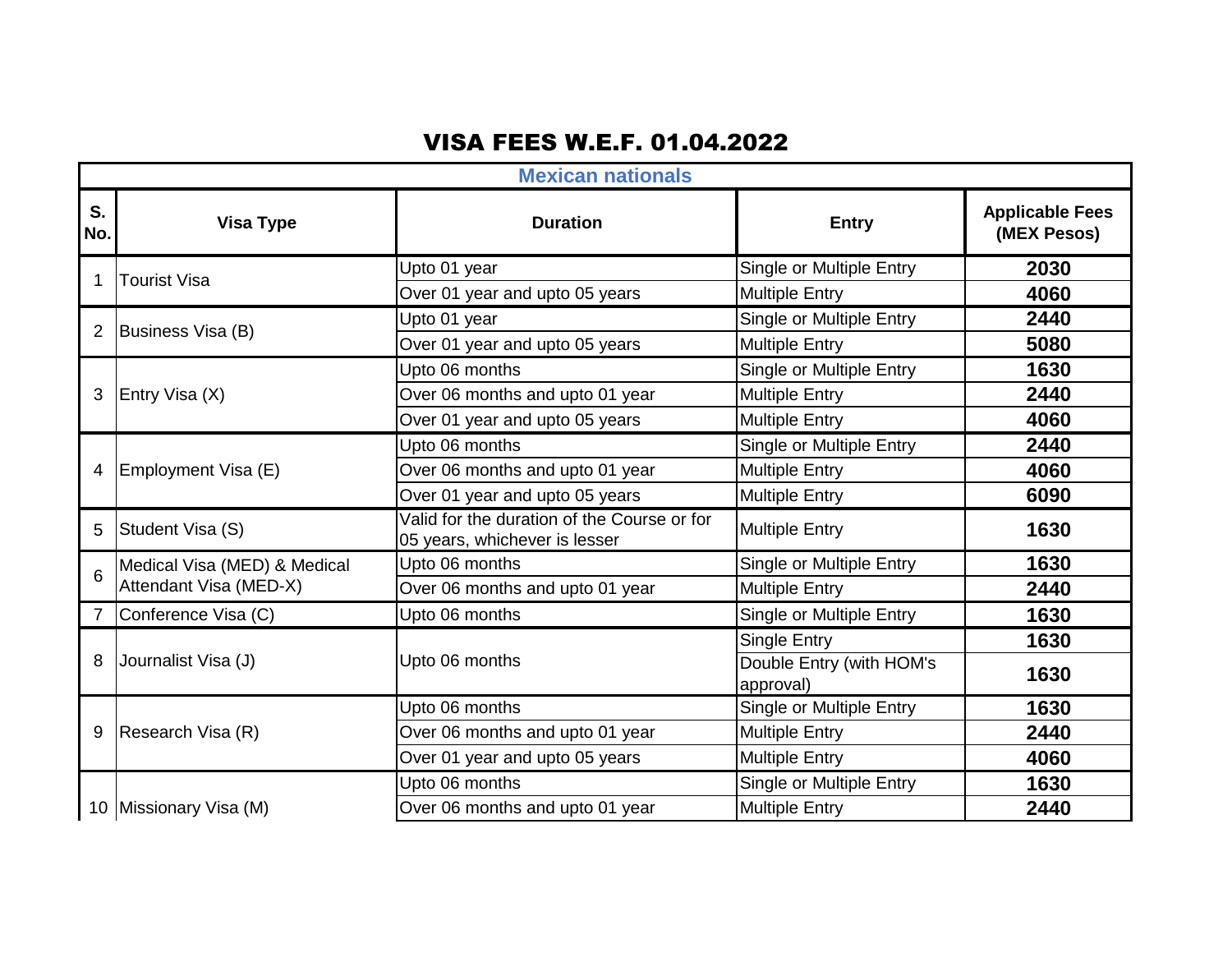|  |                             | Over 01 year and upto 05 years  | <b>Multiple Entry</b>    | 4060 |
|--|-----------------------------|---------------------------------|--------------------------|------|
|  | 11 Mountaineering Visa (MX) | Upto 06 months                  | Single or Multiple Entry | 1630 |
|  |                             | Over 06 months and upto 01 year | <b>Multiple Entry</b>    | 2440 |
|  | 12 Intern Visa (I)          | Upto 01 year                    | <b>Multiple Entry</b>    | 1630 |
|  | 13 Film Visa (F)            | Upto 01 year                    | Single or Multiple Entry | 2440 |
|  | 14 Transit Visa             | Upto 15 days                    | Single or Multiple Entry | 410  |

**Gratis Visa: Nationals of Afghanistan, Argentina, Bangladesh, Democratic People's Republic of Korea, Jamaica, Maldives, Mauritius, Mongolia, South Africa and Uruguay are issued Indian Visa without visa fee on Gratis basis. Only processing fee will be charged.**

**Pakistan Nationals : All types of visas equivalent to Rs.100 i.e MXN Pesos 30 will be charged.**

**In respect of Seychelles nationals, all type visas except for work/employment are issued on gratis basis.**

**Visa Free Countries : Nationals of Nepal and Bhutan do not require visa to enter India.**

**Singaporean Nationals**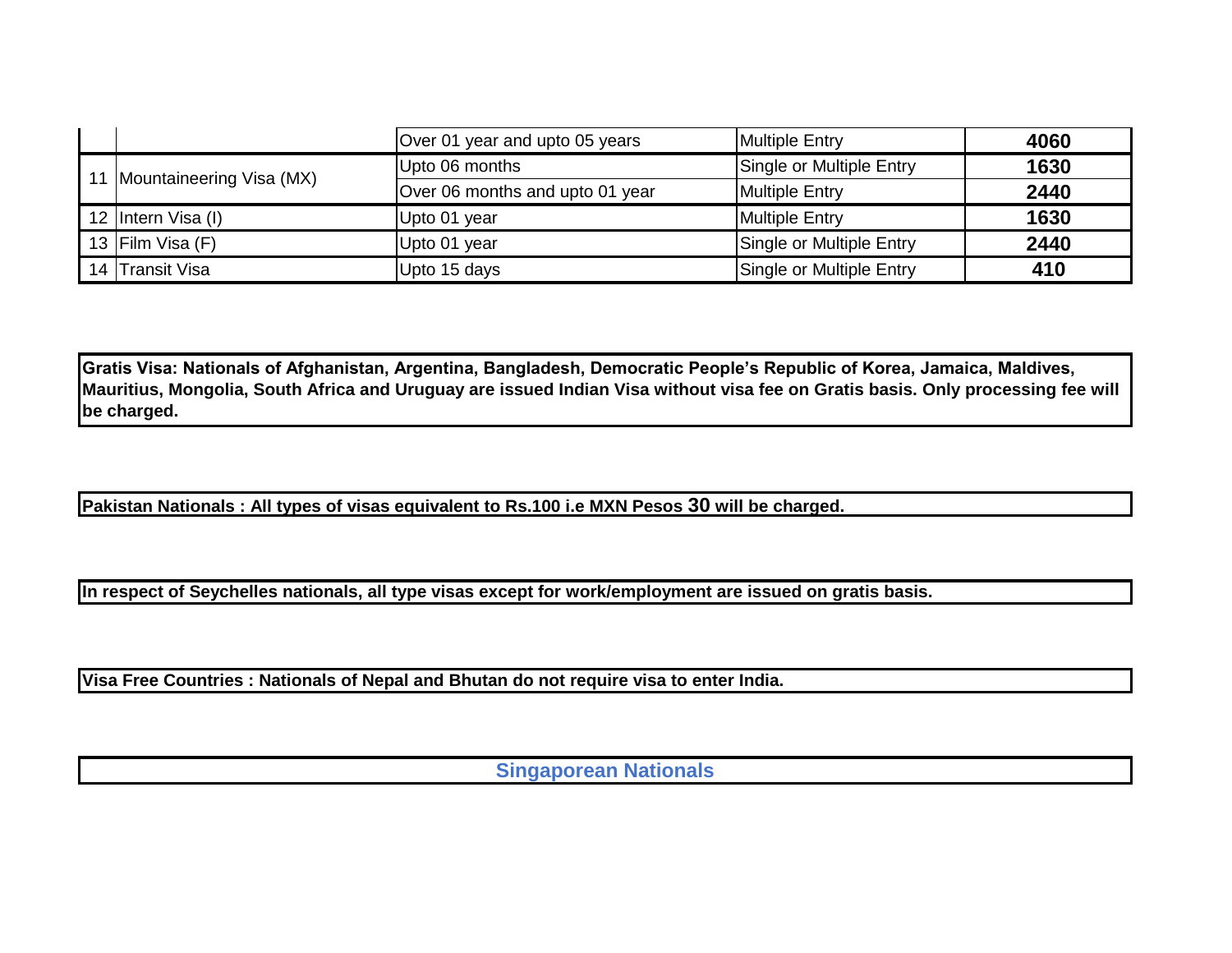| <b>b.</b> Nd | Visa Type                                                                                                                | <b>Duration</b> | <b>Entry</b>          | <b>Applicable Fees</b><br>(MEX Pesos) |  |  |
|--------------|--------------------------------------------------------------------------------------------------------------------------|-----------------|-----------------------|---------------------------------------|--|--|
|              | The charges for Tourist Visa<br>(Multiple entry) and valid for up to<br>six months is US\$ 25 equivalent in<br>Q.193.00. | Upto 06 months  | <b>Multiple Entry</b> | 510                                   |  |  |
|              | The fee for all other types of visas will be same as applicable for other countries.                                     |                 |                       |                                       |  |  |

| <b>Japanese Nationals</b>                                                                      |                                         |  |  |
|------------------------------------------------------------------------------------------------|-----------------------------------------|--|--|
| A fee of US\$ 1 (One) for Transit Visa shall be charged from a national of Japan.              | Applicable Fees:<br><b>20 MEX Pesos</b> |  |  |
| A fee of US\$ 8 (Eight) for all other types of Visas shall be charged from a national of Japan | Applicable Fees:<br>170 MEX Pesos       |  |  |

|              | <b>UK Nationals</b>    |                                 |                          |                                       |  |
|--------------|------------------------|---------------------------------|--------------------------|---------------------------------------|--|
| <b>S.</b> Nd | <b>Visa Type</b>       | <b>Duration</b>                 | <b>Entry</b>             | <b>Applicable Fees</b><br>(MEX Pesos) |  |
|              | <b>Tourist Visa</b>    | Upto 01 year                    | Single or Multiple Entry | 3290                                  |  |
|              |                        | Over 01 year and upto 05 years  | <b>Multiple Entry</b>    | 9830                                  |  |
|              | <b>Business Visa</b>   | Upto 01 year                    | Single or Multiple Entry | 4910                                  |  |
|              |                        | Over 01 year and upto 05 years  | <b>Multiple Entry</b>    | 14740                                 |  |
| 3            | <b>Entry Visa</b>      | Upto 01 year                    | Single or Multiple Entry | 3290                                  |  |
|              |                        | Over 01 year and upto 05 years  | <b>Multiple Entry</b>    | 9830                                  |  |
|              |                        | Upto 06 months                  | Single or Multiple Entry | 9430                                  |  |
| 4            | <b>Employment Visa</b> | Over 06 months and upto 01 year | <b>Multiple Entry</b>    | 10150                                 |  |
|              |                        | Over 01 year                    | <b>Multiple Entry</b>    | 12120                                 |  |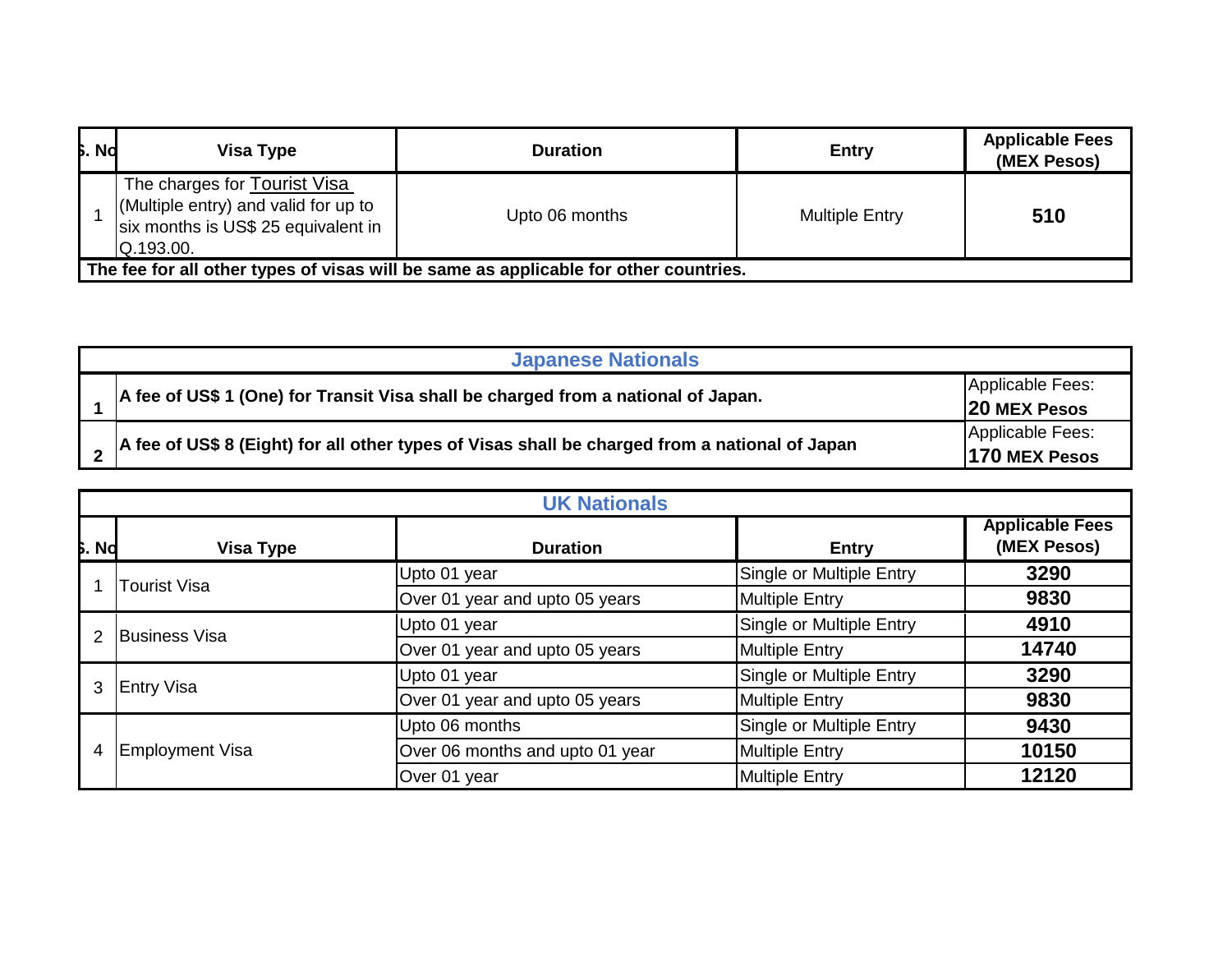| 5. | <b>S</b> tudent Visa                                          | Valid for the duration of the Course or for<br>05 years, whichever is lesser | <b>Multiple Entry</b> | 4650 |
|----|---------------------------------------------------------------|------------------------------------------------------------------------------|-----------------------|------|
| 6  | Medical Visa                                                  | Upto 01 year                                                                 | <b>Multiple Entry</b> | 2620 |
|    | Research Visa                                                 | Valid for the duration of the Research or 03<br>years, whichever is lesser   | <b>Multiple Entry</b> | 4650 |
| 8  | <b>Transfer of Visa</b>                                       |                                                                              |                       | 3390 |
| 9  | Transit Visa                                                  |                                                                              |                       | 1790 |
|    | Business Visa issued on the same<br>day (excluding Visa fees) |                                                                              |                       | 4370 |
|    | Emergency Visa charges                                        |                                                                              |                       | 1810 |

**Nigerian Nationals: A fee of US\$ 250 equivalent in MXN Pesos 5070 will be charged for all types of visas valid for any duration.**

|              | <b>US Nationals</b> |                 |                          |                                       |
|--------------|---------------------|-----------------|--------------------------|---------------------------------------|
| <b>b.</b> Nd | Visa Type           | <b>Duration</b> | Entry                    | <b>Applicable Fees</b><br>(MEX Pesos) |
|              | Tourist Visa        | Upto 10 years   | Single or Multiple Entry | 3250                                  |
|              | Business Visa       | Upto 10 years   | Single or Multiple Entry | 3250                                  |

| <b>Russian Nationals</b> |                  |              |                                       |
|--------------------------|------------------|--------------|---------------------------------------|
| S.N                      | <b>Visa Type</b> | <b>Entry</b> | <b>Applicable Fees</b><br>(MEX Pesos) |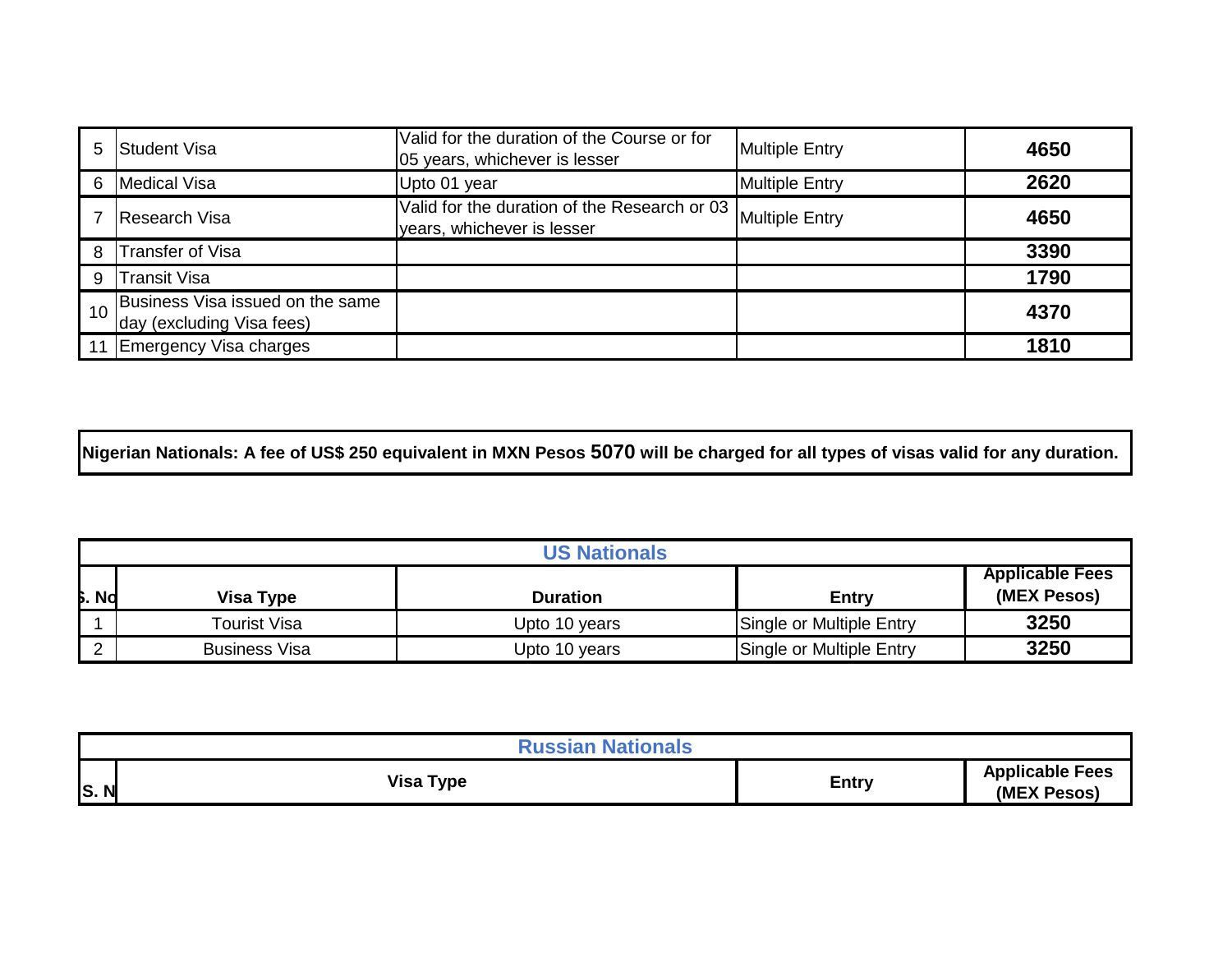|  | For all types of visas | <b>Single Entry</b>   | 820  |
|--|------------------------|-----------------------|------|
|  |                        | Double Entry          | 1830 |
|  |                        | <b>Multiple Entry</b> | 2440 |
|  | Transfer of valid visa |                       | 820  |

|                | <b>Sri Lankan Nationals</b>                                           |                                          |                          |                                       |
|----------------|-----------------------------------------------------------------------|------------------------------------------|--------------------------|---------------------------------------|
| <b>b.</b> Nd   | <b>Visa Type</b>                                                      | <b>Duration</b>                          | <b>Entry</b>             | <b>Applicable Fees</b><br>(MEX Pesos) |
|                | <b>Transit Visa</b>                                                   | Upto 15 days                             | Single or Double Entry   | 210                                   |
|                |                                                                       | Upto 30 days                             | Double Entry             | 310                                   |
| 2              | <b>Tourist Visa</b>                                                   | Over 30 days to 90 days                  | Single Entry             | 310                                   |
|                |                                                                       |                                          | Double Entry             | 510                                   |
|                |                                                                       | Over 90 days upto 06 months              | Double or Multiple Entry | 510                                   |
| 3              | <b>Entry Visa</b>                                                     | Upto 01 year                             | <b>Multiple Entry</b>    | 510                                   |
|                | <b>Business Visa</b>                                                  | Upto 30 days                             | <b>Multiple Entry</b>    | 510                                   |
|                |                                                                       | Over 30 days to 90 days                  | <b>Single Entry</b>      | 550                                   |
| 4              |                                                                       |                                          | <b>Multiple Entry</b>    | 820                                   |
|                |                                                                       | Over 90 days upto 06 months              | <b>Multiple Entry</b>    | 1630                                  |
|                |                                                                       | Over 06 months upto 01 year              | <b>Multiple Entry</b>    | 1630                                  |
|                |                                                                       | Over 01 year upto 05 years               | <b>Multiple Entry</b>    | 2440                                  |
| 5              | Employment Visa                                                       | Upto 01 year                             | <b>Multiple Entry</b>    | 3190                                  |
| 6              | Student Visa (for institutions                                        | Upto 01 year                             | <b>Multiple Entry</b>    | 880                                   |
|                | covered by bilateral agreement)                                       |                                          | <b>Multiple Entry</b>    | 1650                                  |
| $\overline{7}$ | Student Visa (for institutions NOT<br>covered by bilateral agreement) | Over 01 year upto duration of the course | <b>Multiple Entry</b>    | 1650                                  |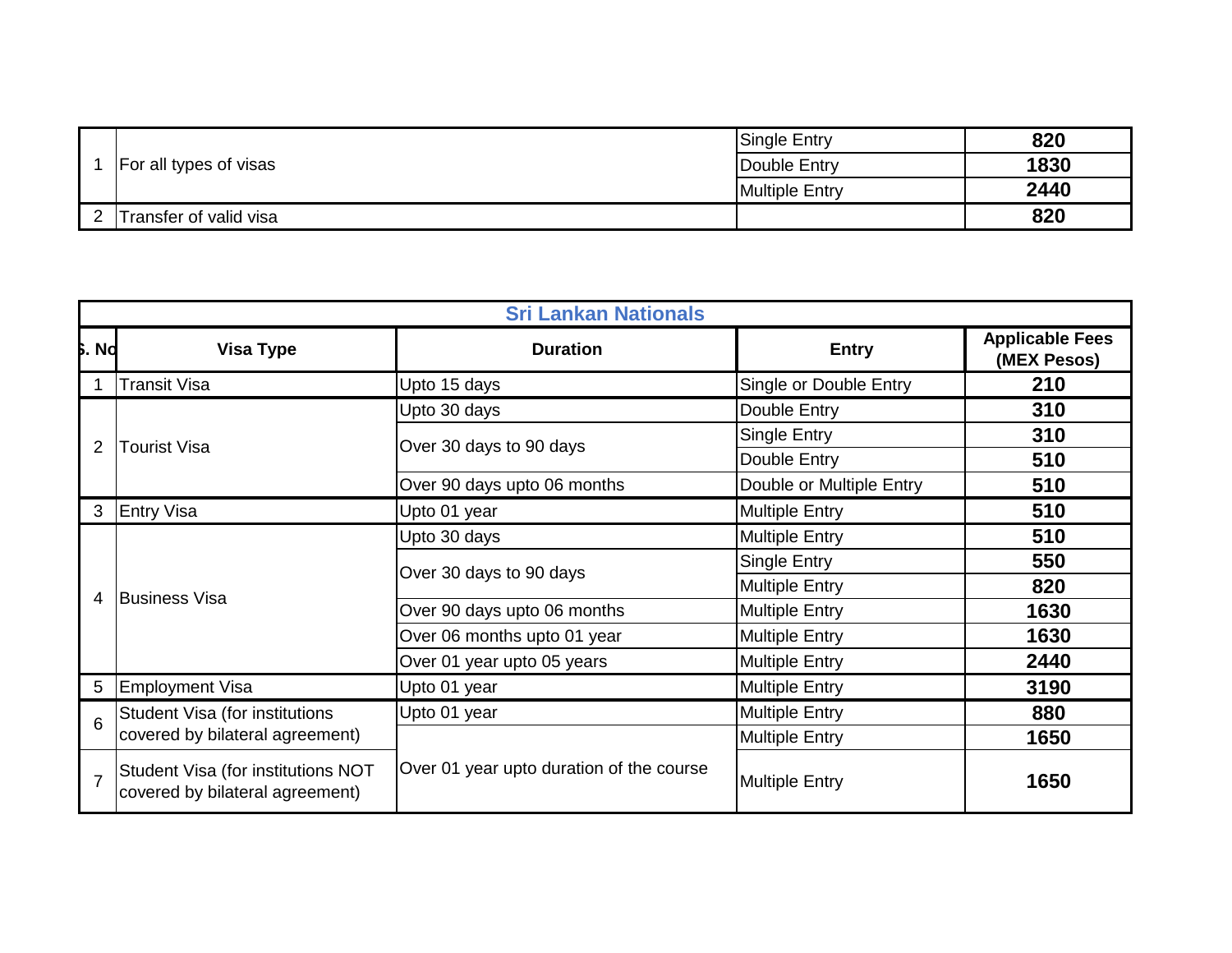|              |                                                    | <b>Mozambique Nationals</b>                                       |                                       |
|--------------|----------------------------------------------------|-------------------------------------------------------------------|---------------------------------------|
| <b>b.</b> Nd | <b>Visa Type</b>                                   | <b>Entry</b>                                                      | <b>Applicable Fees</b><br>(MEX Pesos) |
|              |                                                    | <b>Single Entry</b>                                               | 1630                                  |
|              | Tourist Visa                                       | Single Entry - Urgent                                             | 3050                                  |
|              |                                                    | <b>Multiple Entry</b>                                             | 4470                                  |
|              |                                                    | Multiple Entry - Urgent                                           | 6090                                  |
| 2            | <b>Business/ Employment Visa</b>                   | As conveyed vide Ministry's<br>circular message dated<br>14.12.15 | <b>GRATIS</b>                         |
|              |                                                    | Upto 06 months                                                    | 4470                                  |
|              |                                                    | Upto 06 months in Emergency                                       | 6090                                  |
| 3            | All other types visas (Except Transit Upto 01 year |                                                                   | 6090                                  |
|              | land<br>Student)                                   | Upto 01 year in Emergency                                         | 6090                                  |
|              |                                                    | Upto 05 years                                                     | 6090                                  |
|              |                                                    | Upto 05 years in Emergency                                        | 6090                                  |

|              | <b>Ukranian Nationals</b> |                    |                                     |                                       |  |
|--------------|---------------------------|--------------------|-------------------------------------|---------------------------------------|--|
| <b>b.</b> No | Visa Type                 | <b>Duration</b>    | <b>Entry</b>                        | <b>Applicable Fees</b><br>(MEX Pesos) |  |
|              | Transit Visa              | Upto 15 days       | Single or Double Entry              | 1730                                  |  |
|              | <b>Tourist Visa</b>       | Upto 01 year       | Single, Double or Multiple<br>Entry | 2030                                  |  |
|              | Student Visa              | Less than 05 years | <b>Multiple Entry</b>               | 1730                                  |  |